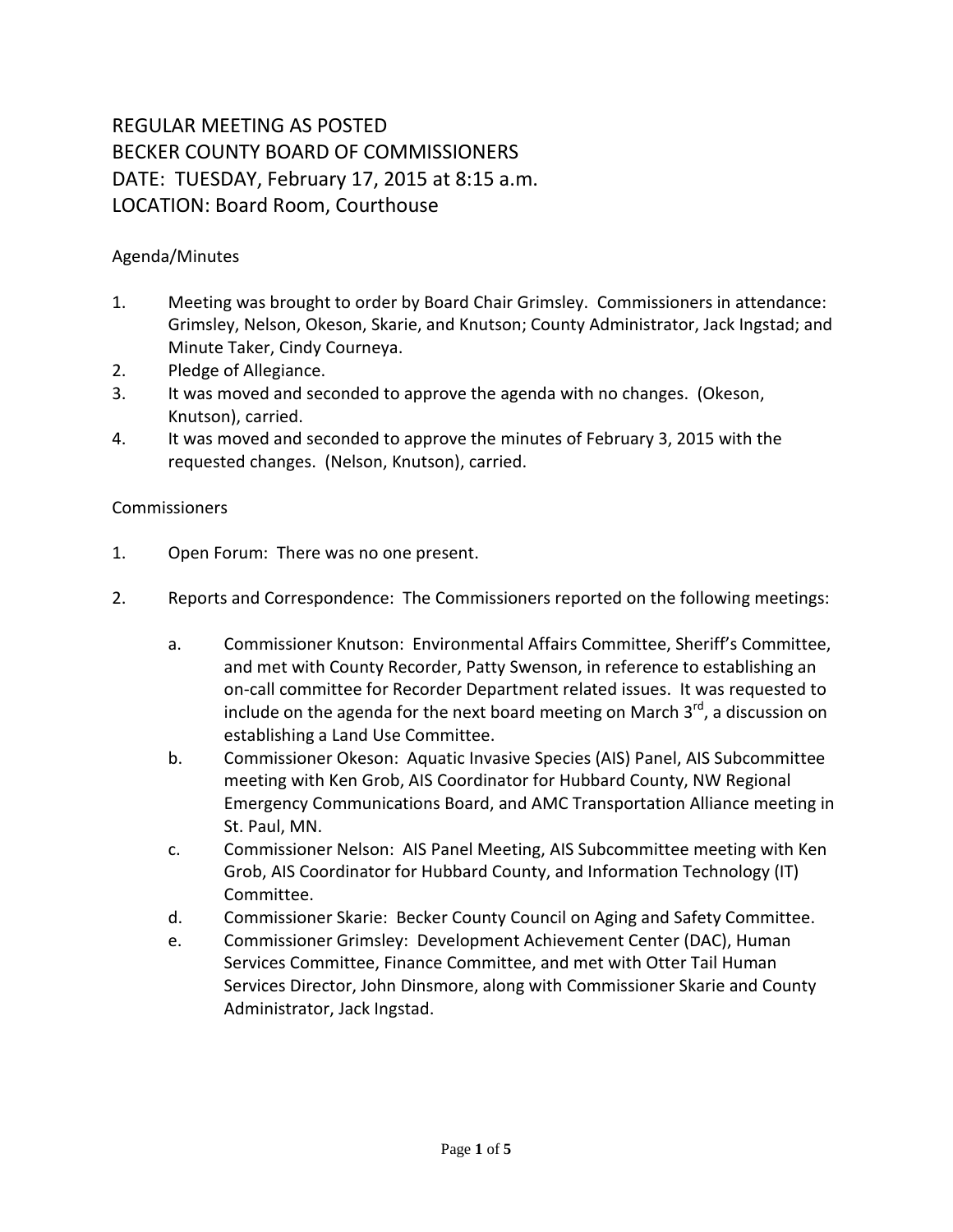- 3. Appointments:
	- a. It was moved and seconded to appoint Bonnie Julius to the Becker County Council on Aging. (Okeson, Nelson), carried.
	- b. It was moved and seconded to appoint Chris Sherman to the Economic Development Authority (EDA) Board. (Grimsley, Knutson), carried.
- 4. Authorization to Enter Into a Memorandum of Understanding (MOU) with Otter Tail County to Create a Shared Human Services Director Position:
	- a. It was moved and seconded to authorize to enter into a Memorandum of Understanding with Otter Tail County to contract for services for Human Services Director, John Dinsmore, with a 60/40 split on salary and benefits, with Becker County at 60% and Otter Tail County at 40%, and pending final review by the Human Services Committee. (Knutson, Nelson), carried.
- 5. Jail Discussion:

County Administrator, Jack Ingstad, presented an update on the jail and requested further direction from the Board. Discussion was held and it was noted that with all options now having been explored and researched, the Board is in favor of building a new jail.

Mr. Ingstad reported that he has spoken with Ehlers and Associates as far as bonding rates and it was requested to invite Mr. Ehlers to a future board meeting. It was noted that several of the commissioners and County Administrator, Jack Ingstad, have toured the Kanabec County Jail Facility and are in support of building this type of structure. The Board was in agreement to move forward with securing a piece of land for the jail, with strong consideration being given to the Industrial Park along Tower Road. It was also requested to contact the jail consultant, Allen Brinkman, once again, for his expertise and recommendations with the process moving forward.

It was the consensus of the Board to move forward with the process to build a new jail. The timetable was discussed with the Board in agreement to begin the process as soon as possible.

- 6. Aquatic Invasive Species (AIS) Discussion:
	- a. Guy Fischer provided an AIS update and summary, noting that the AIS Panel met last week.
	- b. It was moved and seconded to authorize to enter into a grant application with the MN Department of Natural Resources (DNR) for two cost-share grants; one for AIS Education (\$4,000) and the other for AIS Inspectors (\$12,000), with the grant application being submitted today. (Okeson, Skarie), carried.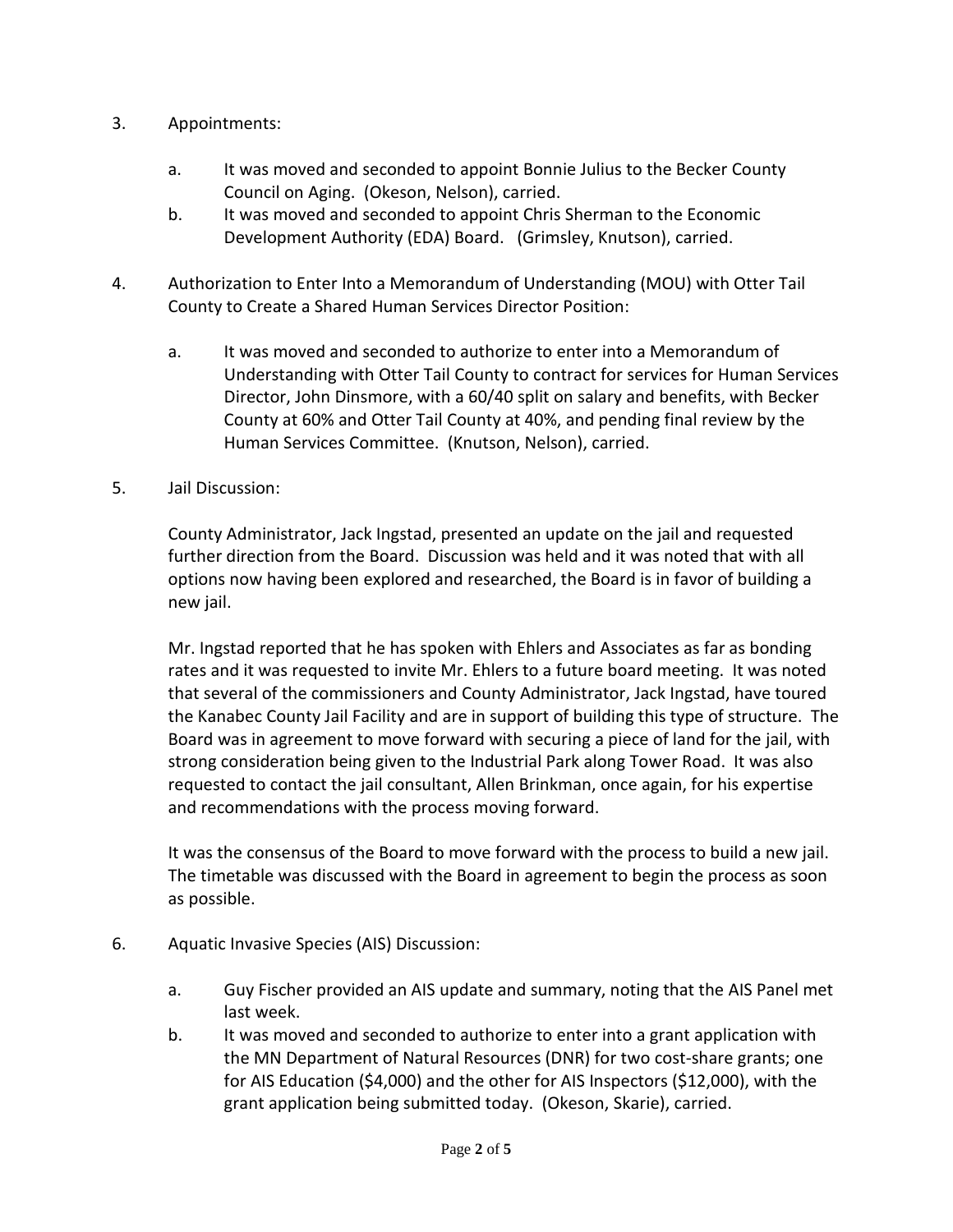Auditor-Treasurer: Mary Hendrickson presented:

- 1. Licenses and Permits:
	- a. It was moved and seconded to approve the Pro-Rated On-Sale Liquor/Sunday/ 2:00 a.m. license for new owners of Hotel Shoreham of Detroit Lakes in Lakeview Township, pending state approval on the 2:00 a.m. liquor license portion. (Nelson, Okeson), carried.
	- b. It was moved and seconded to approve the On-Sale Liquor License Renewals for:
		- i. Randy's Lake Eunice Lake Eunice Township;
		- ii. GR8 Investments, Inc. (Pit 611) Lake Eunice Township. (Nelson, Knutson), carried.
	- c. It was moved and seconded to approve the 3.2 On/Off License Renewals for:
		- i. Frazee Golf, Inc. Burlington Township;
		- ii. Randy's Lake Eunice Lake Eunice Township.
		- (Knutson, Okeson), carried.
	- d. It was moved and seconded to approve the Tobacco License for new owners of Hotel Shoreham of Detroit Lakes – Lakeview Township. (Okeson, Nelson), carried.
- 2. It was moved and seconded to approve Resolution 02-15-2A, as presented, to appoint Becker County Auditor-Treasurer, Mary Hendrickson as the Becker County Driver's License Agent and Deputy Registrar, in accordance with Minnesota State Statute. (Nelson, Knutson), carried.

Finance Committee: Mary Hendrickson presented:

- 1. It was moved and seconded to approve the Regular Claims, Auditor's Warrants, and Over 90-Day Claims for the following:
	- a. Auditor's Warrants (Tuesday Bills):
		- i. 02/10/2015 in the amount of \$255,968.08.
	- b. Over 90-Days:
		- i. ACS Government Info in the amount of \$1,265.16; did not receive original invoices;
		- ii. Mac's in the amount of \$6.69;
		- iii. North Central Truck in the amount of \$37.37;
		- iv. Northern Bank Note Company in the amount of \$131.44; invoice was overlooked.

(Skarie, Nelson), carried.

2. It was moved and seconded to approve the Use of Force Training administered by Hubbard County, for two days of four-hour training, two sessions per day, at a total cost of \$1,000.00. (Knutson, Okeson), carried.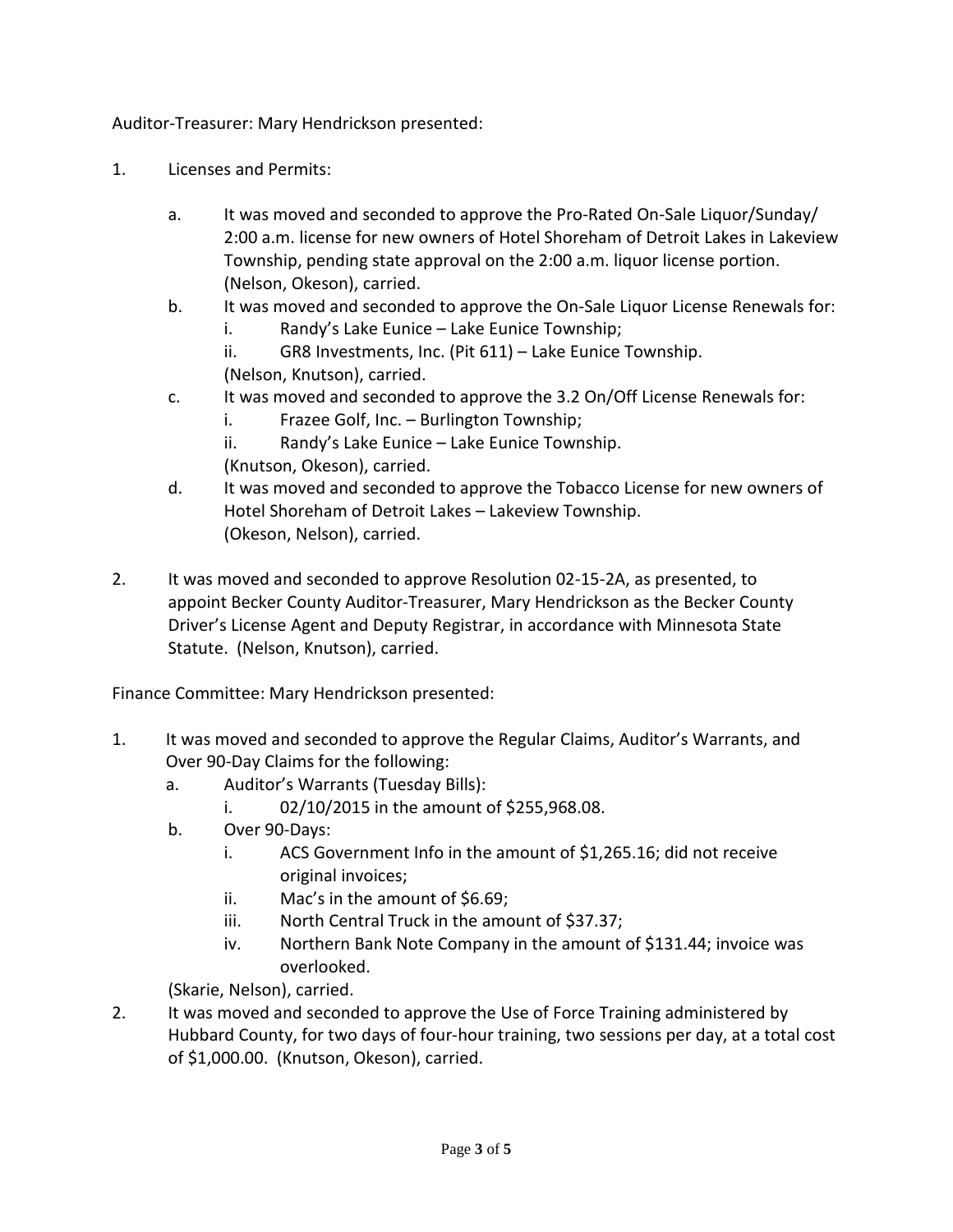3. It was moved and seconded to approve the Capital Improvement Expenditure Request for computers, as presented, for a total cost up to \$6,746.00. (Nelson, Skarie), carried.

Sheriff: Sergeant Ty Warren and Human Resources Administrative Assistant, Amy Settergren presented:

- 1. It was moved and seconded to approve Resolution 02-15-2C, as presented, to modify the Corrections Administrator position and if the band/grade does not increase, to hire one (1) Full-Time Corrections Administrator, and if the modification of the Corrections Administrator position causes the band/grade to increase, to authorize the Sheriff's Committee to make the decision to move forward with the open position. (Knutson, Skarie), carried.
- 2. It was moved and seconded to approve the purchase of equipment for six (6) squad cars from Code 4 Services, LLC in Pelican Rapids for equipment and all labor as outlined in the invoice, at the low quote of \$42,834.50 total for six (6) units; for the trailer tow package from Mountain Motors at the low quote of \$344.90 per unit, for a total cost of \$2,069.40; and for vehicle graphics from Lake Signs at a cost of \$528.00 per unit, for a total cost of \$3,168.00; and with the combined total cost at \$48,071.90. (Okeson, Knutson), carried.

[NOTATION: The low quote from Code 4 Services, LLC was incorrectly stated in the documentation presented, for the purchase of equipment for six (6) squad cars (equipment and labor), with the corrected amount at \$50,877.80, rather than \$42,834.50 as stated; however, it is noted that this was still the low quote.]

An additional quote was obtained from Mid-States Wireless, with the quote for the six (6) units at a total cost of \$51,243.00, along with a quote for the trailer tow package from the dealer, Nelson Auto Center, at \$510.00 per unit.

3. It was moved and seconded to accept the \$500.00 donation for the Sheriff's Department from Mr. and Mrs. John Gunderson. (Skarie, Nelson), carried. It was requested to more formally recognize the acceptance of this donation at the next board meeting.

Human Services: Christy Ramsey and Emma Wartmann presented:

- 1. It was moved and seconded to authorize the payment of \$6,800.00 from reserves, to Lakes Counseling, for unpaid contracted Chemical Use Assessments from 2012, 2013, and 2014, as presented. (Skarie, Nelson), carried.
- 2. It was moved and seconded to approve the Human Services Claims for Human Services, Community Health, and Transit. (Skarie, Okeson), carried.